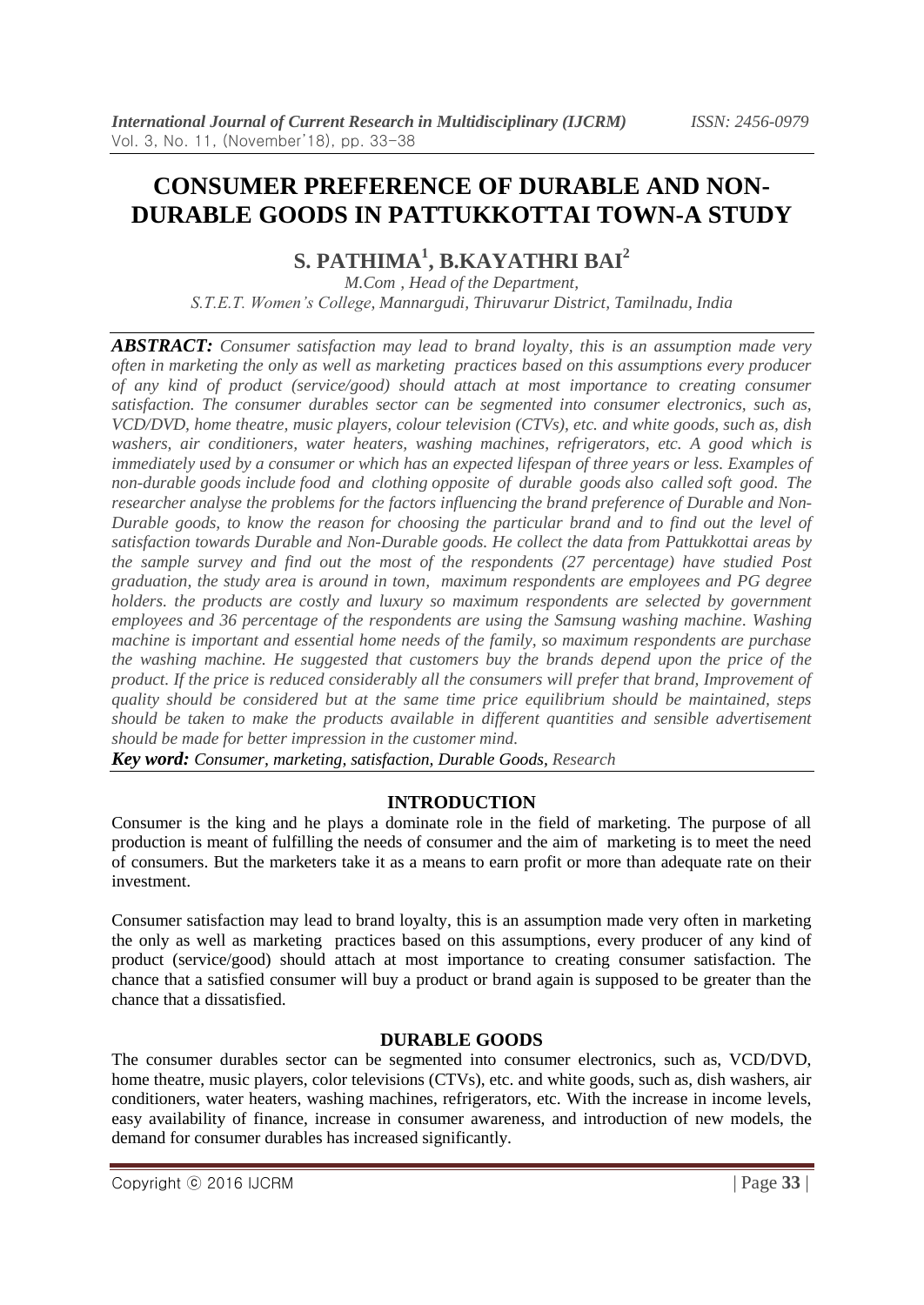# **NON- DURABLE GOODS**

A good which is immediately used by a [consumer](http://www.investorwords.com/1055/consumer.html) or which has an expected lifespan of three years or [less.](http://www.investorwords.com/10174/less.html) Examples of non-durable [goods](http://www.investorwords.com/2209/goods.html) [include](http://www.investorwords.com/9996/include.html) food and clothing opposite of durable goods also called soft good.

 Nondurable goods or soft goods [\(consumables\)](https://en.wikipedia.org/wiki/Consumables) are the opposite of durable goods. They may be defined either as goods that are immediately consumed in one use or ones that have a lifespan of less than 3 years.

 Examples of nondurable goods include [fast moving consumer goods](https://en.wikipedia.org/wiki/Fast_moving_consumer_goods) such as [cosmetics](https://en.wikipedia.org/wiki/Cosmetics) and cleaning products, food, fuel, beer, cigarettes, office supplies, packaging and containers, paper and paper products, personal products, rubber, plastics, textiles, clothing, and footwear.

# **OBJECTIVES OF THE STUDY**

To study the socio-demographic characteristics of the respondents To analyse the factors influencing the brand preference of Durable and Non-Durable goods. To know the reason for choosing the particular brand. To find out the level of satisfaction towards Durable and Non-Durable goods

# **STATEMENT OF THE PROBLEM**

The problem undertaken for the study purpose is to find out the public eagerness to purchase durable and non- durable products, for this purpose preferential statuses of consumers are analysed.

### **RESEARCH METHODOLOGY**

Research methodology is way of systematically solve the research problem. It may be understood as a science of studying how research is done scientifically. The necessary data for analysis were from primary and secondary data. Primary data are collected from the customers through questionnaire, secondary data regarding the company profile and collected from journals and magazines. The researcher took sample survey from Pattukkotti area.

#### **REVIEW OF LITERATURE**

**Oliver (2010)** defines "Satisfaction is the consumer's fulfilment response. It is a judgment that a product or service feature, or the product of service itself, provided (or is providing) a pleasurable level of consumption- related fulfilment, including levels of under- or over-fulfilment".

**Peter Jones and Andrew Lockwood (2014**) defines a hotel as "a, usually large, house run for the purpose of giving travellers food, lodging etc." Further add, "an operation that provides accommodation and ancillary services to people away from home."

**Sachin Gupta et al (2015)** demonstrate a methodology to quantify the links between customer satisfaction, repeat-purchase intentions, and restaurant performance. The authors has constructed a series of mathematical models using the data from a national restaurant chain, that predict how the level of customer satisfaction with certain attributes of gusts' dining experience affects the likelihood that they will come back.

The researcher collect the information and summarised as follows:

| S.No | Income              | оf<br>No.          | <b>Percentage</b> |
|------|---------------------|--------------------|-------------------|
|      | (Rs.)               | <b>Respondents</b> | $($ %)            |
|      | Upto $Rs.5000$      | 82                 |                   |
|      | Rs.5001 to Rs.10000 | 42                 | 28                |
|      | Above Rs.10,000     | 26                 | -                 |

#### **TABLE NO. 1 CLASSIFICATION OF RESPONDENTS ON THE BASIS OF INCOME**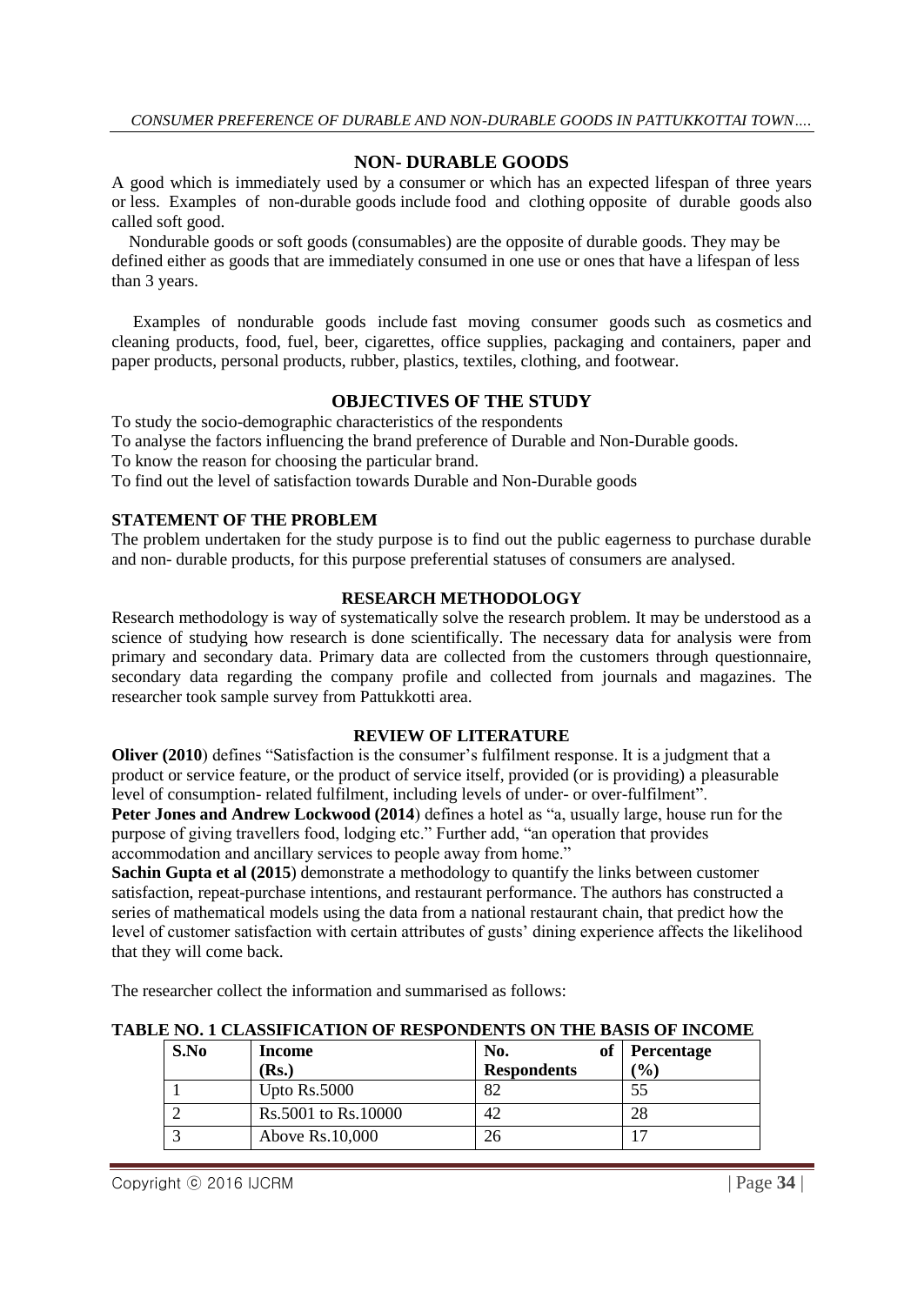| `otal                | 1.JU | 100 |  |
|----------------------|------|-----|--|
| Source: Primary data |      |     |  |

The above table No.4.1 shows that the family income of the respondents surveyed 55 percentage of the respondents are in the income range of below Rs. 5000 and 17 percentage of the respondents are the income range of above Rs.10000.

# **CHART NO. 1 CLASSIFICATION OF RESPONDENTS ON THE BASIS OF INCOME**



#### **TABLE NO. 2 CLASSIFICATION OF RESPONDENTS ON THE BASIS OF DURABLE GOODS**

| S.No | <b>Brand Name</b>       | No.<br>оf          | <b>Percentage</b> |
|------|-------------------------|--------------------|-------------------|
|      |                         | <b>Respondents</b> | $(\%)$            |
|      | Whirlpool Refrigerator  | 40                 |                   |
|      | Sony LED TV             | 25                 |                   |
|      | Samsung Washing machine | 55                 | 36                |
|      | LG Air conditioner      | 30                 |                   |
|      | Total                   | l 50               |                   |

Source: Primary data

The above table shows that majority 36 percentage of the respondents are using samsung washing machine, 27 percentage of the respondents are using whirlpool refrigerator, 20 percentage are using LG Air conditioner and only 17 percentage of the respondents are using Sony LED TV.

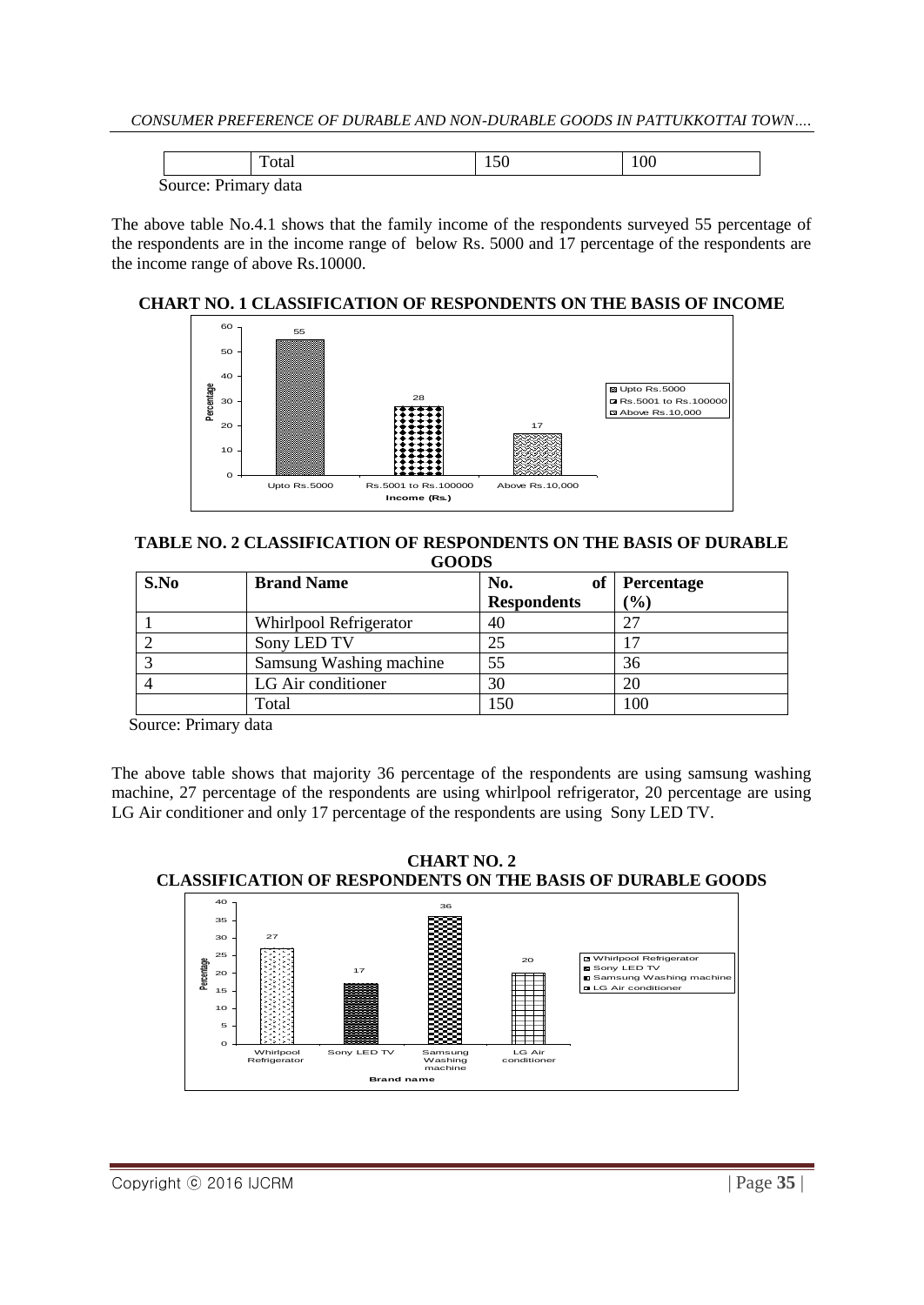| S.No | <b>Brand Name</b>   | No.<br>ot          | <b>Percentage</b> |
|------|---------------------|--------------------|-------------------|
|      |                     | <b>Respondents</b> | $(\%)$            |
|      | Hamam soap          | 55                 |                   |
|      | Ponds powder        | 30                 | 20                |
|      | Colgate toothpaste  | 40                 |                   |
|      | Clinic plus shampoo | 25                 | 16                |
|      | Total               | 150                | 100               |

**TABLE NO. 3 CLASSIFICATION OF RESPONDENTS ON THE BASIS OF NON-DURABLE GOODS**

Source: Primary data

The above table shows that majority 37 percentage of the respondents are using Hamam soap, 27 percentage of the respondents are using Colgate toothpaste, 20 percentage of the respondents are using ponds powder and 16 percentage of the respondents are using Clinic plus shampoo.

**CHART. 3 CLASSIFICATION OF RESPONDENTS ON THE BASIS OF NON-DURABLE GOODS**



#### **TABLE NO. 4 CLASSIFICATION OF RESPONDENTS ON THE BASIS OF REASON FOR SELECT THE PARTICULAR BRAND**

| S.NO | Reason                  | No. of Respondents | Percentage |
|------|-------------------------|--------------------|------------|
|      |                         |                    | (%)        |
|      | Quality                 | 54                 | 36         |
|      | Advertisement           | 8                  |            |
|      | Attractive packing      | 48                 | 32         |
|      | Small packs & Low price | 18                 | 12         |
|      | Healthcare measures     |                    | 08         |
|      | Total                   | l 50               | 100        |

Source: Primary Data

From the above table shows that 36 percentage of the respondents are influenced by its quality, 32 percentage of the respondents are prefer that attractive packing, 12 percentage of the respondents has given more consideration to advertisement and small packs and low price and only 8 percentage of the respondents influenced by healthcare measures of the product.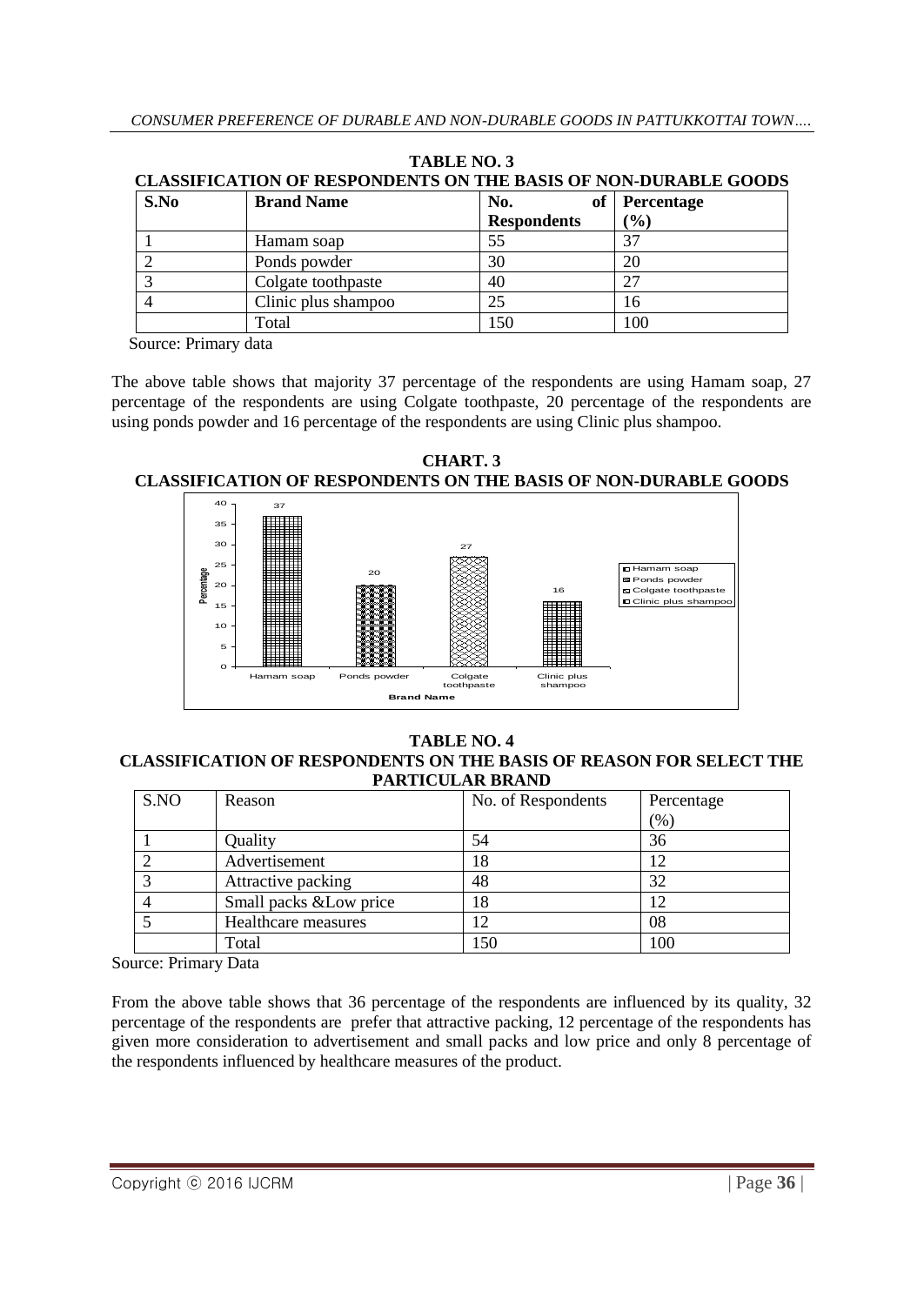#### **CHART NO. 4.9 CLASSIFICATION OF RESPONDENTS ON THE BASIS OF REASON FOR SELECT THE PARTICULAR BRAND**



# **The researcher give findings for the above study:**

A research activity, which begins with the commencements of research, will end only with its termination on submission of research report with findings. In this chapter the researcher presents his findings, suggestions and conclusion.

Most of the respondents (27 percentage) have studied graduation, the study area is around in town, maximum respondents are employees and degree holders.

Majority of the respondent's are government employees (43 percentage), the products are costly and luxury so maximum respondents are selected government employees.

55 percentage of respondents earn an income of belowRs.5000.

36 percentage of the respondents are using the Samsung washing machine, washing machine is important and essential home needs of the family, so maximum respondents are purchase the washing machine.

37 percentage of the respondents are using hamam soap, varieties of non durables are studied, then maximum respondents are choose the brand Hamam.

36 percentage of the respondents are influenced by quality, in present situation the all consumers are not compromise the quality.

37 percentage of the respondents are came to know the brand through their friends.

49 percentage of the respondents are prefer the television advertisement, majority of the people's entertainment is television.

48 percentage of the respondents are opinion that easily accessibility may be expand the brand image of the product, the branded company prevent the scarcity of supply for the product otherwise loss the consumer opinion and image of the product.

70 percentage of the respondents are fully satisfied with the product, the durable and non durable products are fulfill the expectation of the consumer.

40 percentage of the respondents are opinion that the offline mode of purchase is better than the online mode, many more companies are enter into online business, particularly selling their durable goods by the online system.

# **Suggestions for the study**

Customers buy the brands depend upon the price of the product. If the price is reduced considerably all the consumers will prefer that brand.

Improvement of quality should be considered but at the same time price equilibrium should be maintained.

Steps should be taken to make the products available in different quantities.

Sensible advertisement should be made for better impression in the customer mind.

Advertisement could be provided to rural areas to create a awareness about the product.